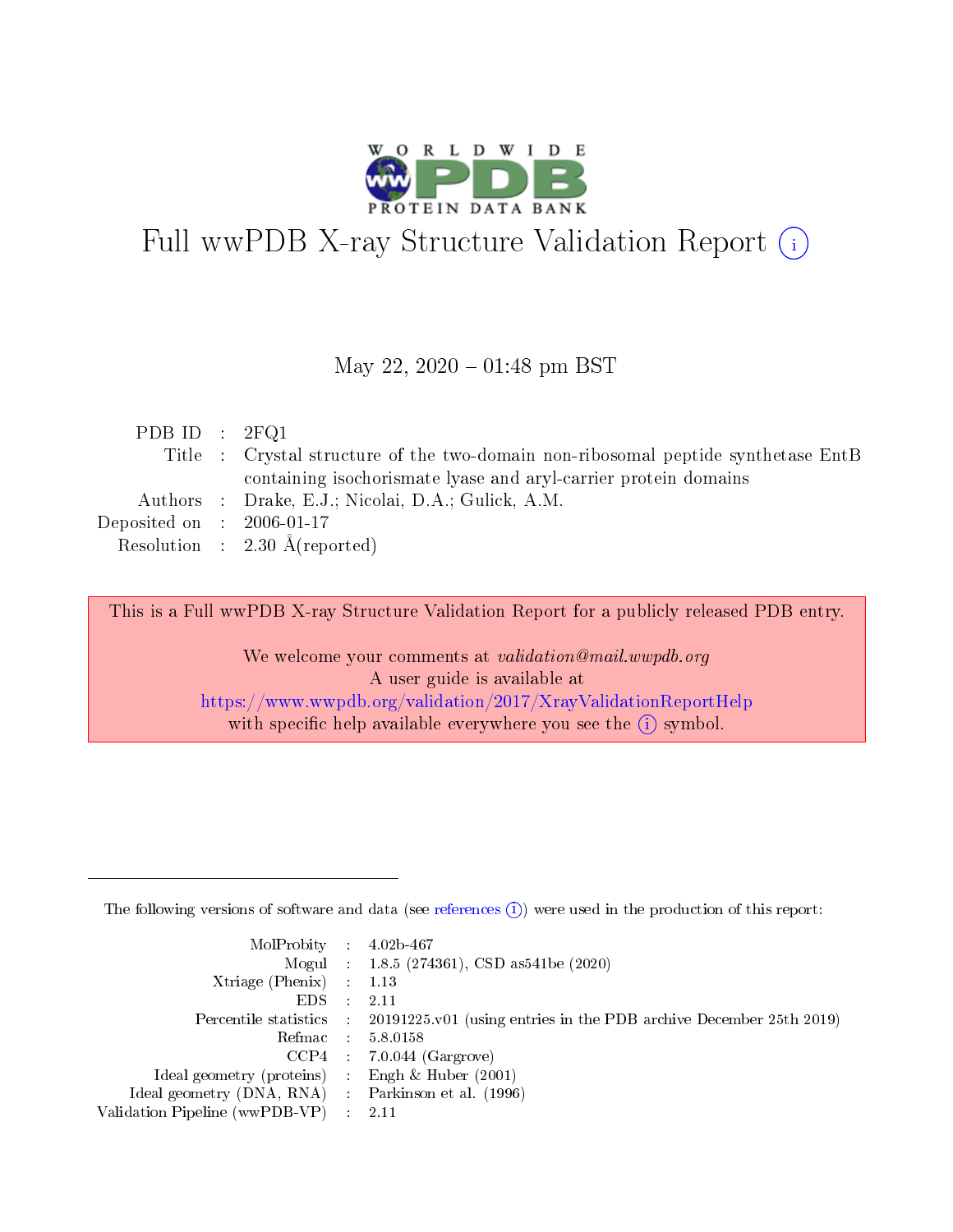# 1 [O](https://www.wwpdb.org/validation/2017/XrayValidationReportHelp#overall_quality)verall quality at a glance  $(i)$

The following experimental techniques were used to determine the structure: X-RAY DIFFRACTION

The reported resolution of this entry is 2.30 Å.

Percentile scores (ranging between 0-100) for global validation metrics of the entry are shown in the following graphic. The table shows the number of entries on which the scores are based.



| Metric                | Whole archive<br>$(\#\text{Entries})$ | <b>Similar resolution</b><br>$(\#\text{Entries}, \text{resolution range}(\text{\AA}))$ |
|-----------------------|---------------------------------------|----------------------------------------------------------------------------------------|
| $R_{free}$            | 130704                                | $5042$ $(2.30-2.30)$                                                                   |
| Clashscore            | 141614                                | $5643(2.30-2.30)$                                                                      |
| Ramachandran outliers | 138981                                | $5575(2.30-2.30)$                                                                      |
| Sidechain outliers    | 138945                                | $5575(2.30-2.30)$                                                                      |
| RSRZ outliers         | 127900                                | 4938 (2.30-2.30)                                                                       |

The table below summarises the geometric issues observed across the polymeric chains and their fit to the electron density. The red, orange, yellow and green segments on the lower bar indicate the fraction of residues that contain outliers for  $\geq=3$ , 2, 1 and 0 types of geometric quality criteria respectively. A grey segment represents the fraction of residues that are not modelled. The numeric value for each fraction is indicated below the corresponding segment, with a dot representing fractions  $\epsilon=5\%$  The upper red bar (where present) indicates the fraction of residues that have poor fit to the electron density. The numeric value is given above the bar.

| Mol | $Chain$ Length | Quality of chain |                            |
|-----|----------------|------------------|----------------------------|
|     |                | 16%              |                            |
|     | 287            | 84%              | 13%                        |
|     |                | 12%              |                            |
|     | 287            | 86%              | 10%<br>$\bullet$ $\bullet$ |

The following table lists non-polymeric compounds, carbohydrate monomers and non-standard residues in protein, DNA, RNA chains that are outliers for geometric or electron-density-fit criteria:

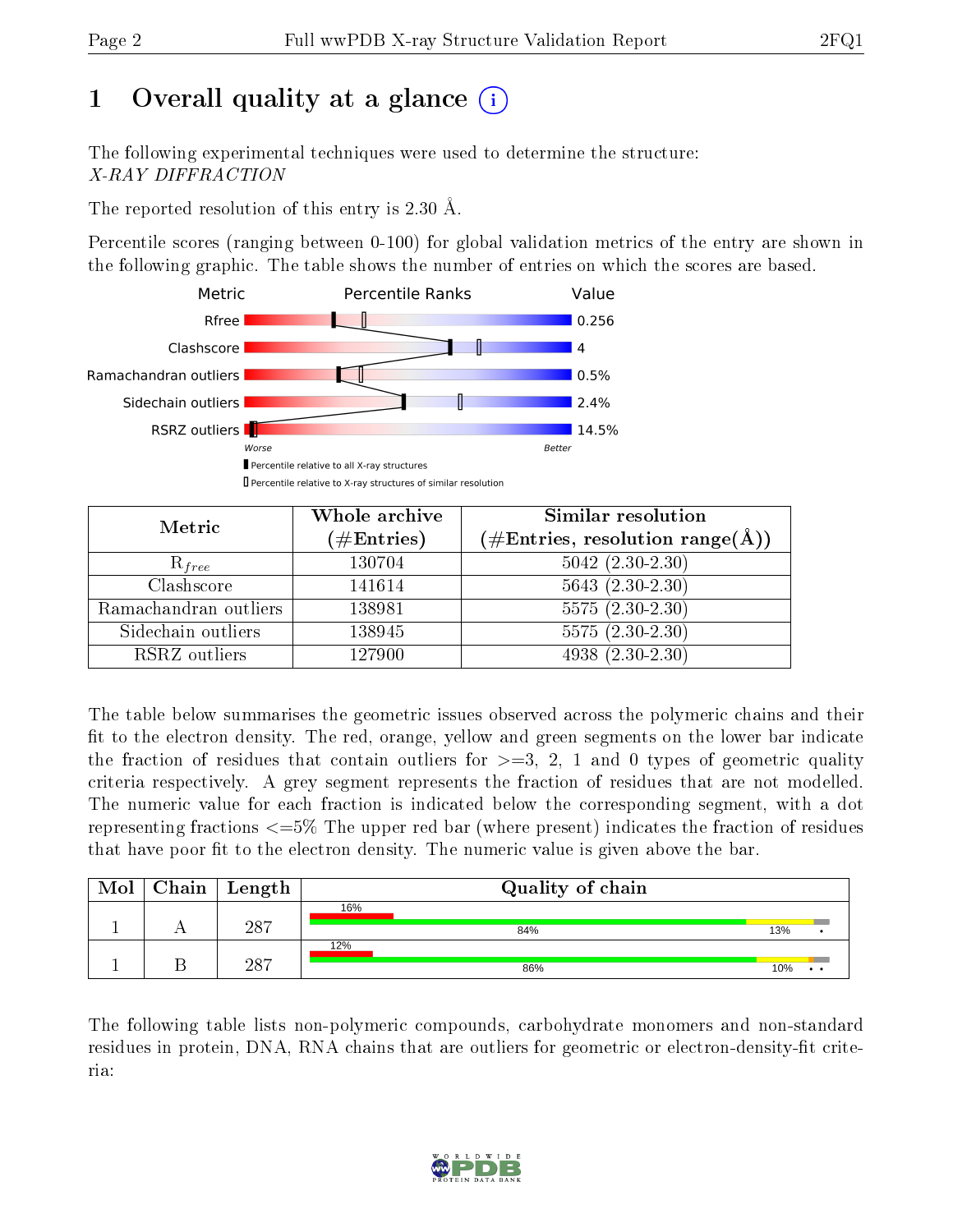|           |       |  | Mol   Type   Chain   Res   Chirality   Geometry   Clashes   Electron density |
|-----------|-------|--|------------------------------------------------------------------------------|
| $4$   EDO | - 800 |  |                                                                              |

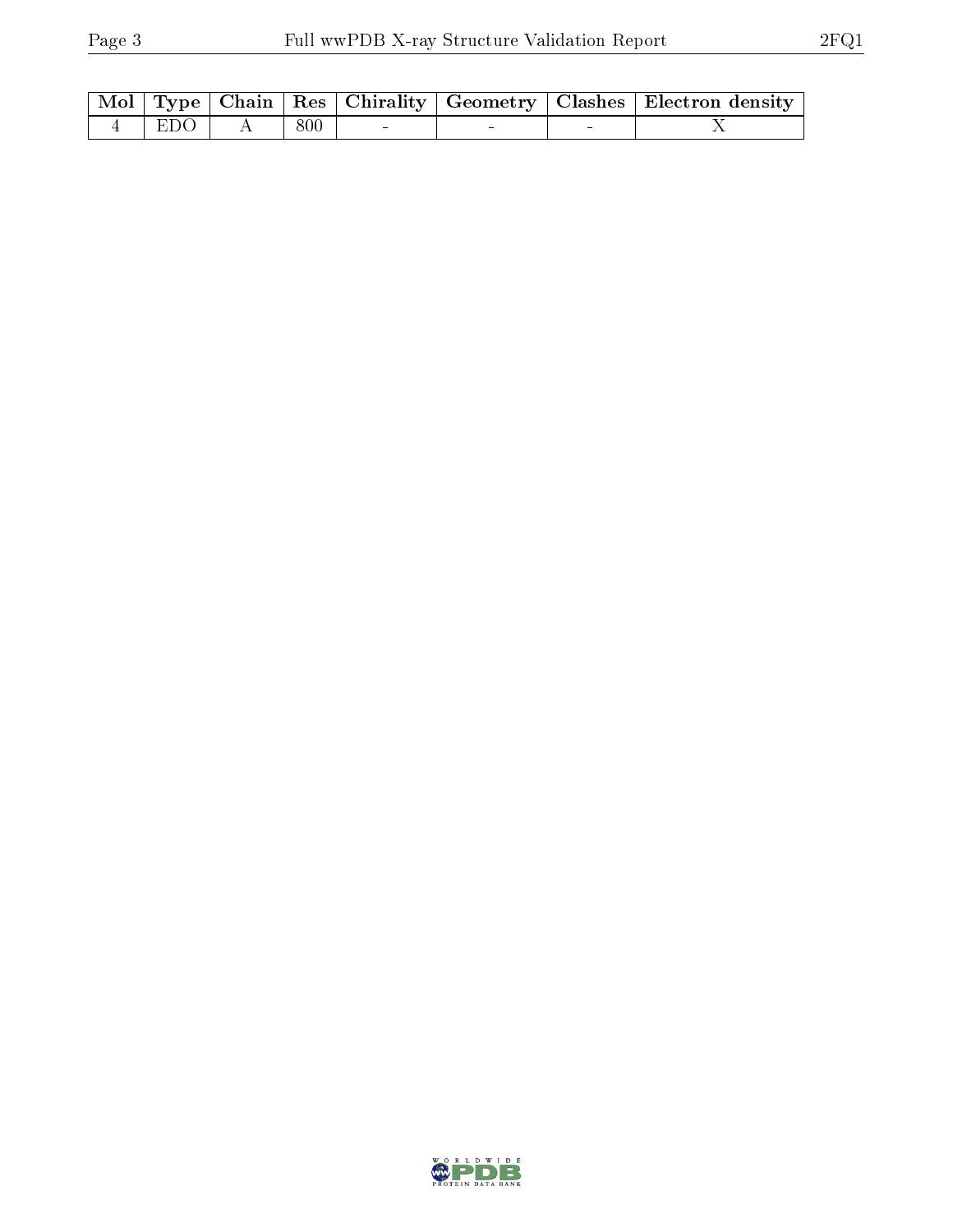# 2 Entry composition  $\left( \cdot \right)$

There are 5 unique types of molecules in this entry. The entry contains 4661 atoms, of which 0 are hydrogens and 0 are deuteriums.

In the tables below, the ZeroOcc column contains the number of atoms modelled with zero occupancy, the AltConf column contains the number of residues with at least one atom in alternate conformation and the Trace column contains the number of residues modelled with at most 2 atoms.

• Molecule 1 is a protein called Isochorismatase.

| Mol | Chain   Residues |                          |                            | Atoms |     |     | $\rm ZeroOcc \mid AltConf \mid Trace$ |  |
|-----|------------------|--------------------------|----------------------------|-------|-----|-----|---------------------------------------|--|
|     | 279              | Total<br>2213            | 1404 378 415 16            | -N    |     |     |                                       |  |
|     | 279              | $\mathrm{Total}$<br>2205 | $\overline{C}$<br>1404 377 |       | 408 | -16 |                                       |  |

There are 4 discrepancies between the modelled and reference sequences:

| Chain |          | Residue   Modelled   Actual | Comment                       | <b>Reference</b> |
|-------|----------|-----------------------------|-------------------------------|------------------|
|       | $\sim$   | GT Y                        | CLONING ARTIFACT   UNP P0ADI4 |                  |
|       |          | <b>HIS</b>                  | CLONING ARTIFACT   UNP P0ADI4 |                  |
|       | $\sim$ 1 | <b>GH</b> Y                 | CLONING ARTIFACT   UNP P0ADI4 |                  |
|       |          | HIS                         | CLONING ARTIFACT   UNP P0ADI4 |                  |

• Molecule 2 is MAGNESIUM ION (three-letter code: MG) (formula: Mg).

|  | Mol   Chain   Residues | Atoms    | $ZeroOcc$   AltConf |
|--|------------------------|----------|---------------------|
|  |                        | Total Mg |                     |
|  |                        | Total Mg |                     |

Molecule 3 is CHLORIDE ION (three-letter code: CL) (formula: Cl).

|  | $\text{Mol}$   Chain   Residues | Atoms    | $\ $ ZeroOcc $\ $ AltConf $\ $ |
|--|---------------------------------|----------|--------------------------------|
|  |                                 | Total Cl |                                |
|  |                                 | Total Cl |                                |

• Molecule 4 is 1,2-ETHANEDIOL (three-letter code: EDO) (formula:  $C_2H_6O_2$ ).

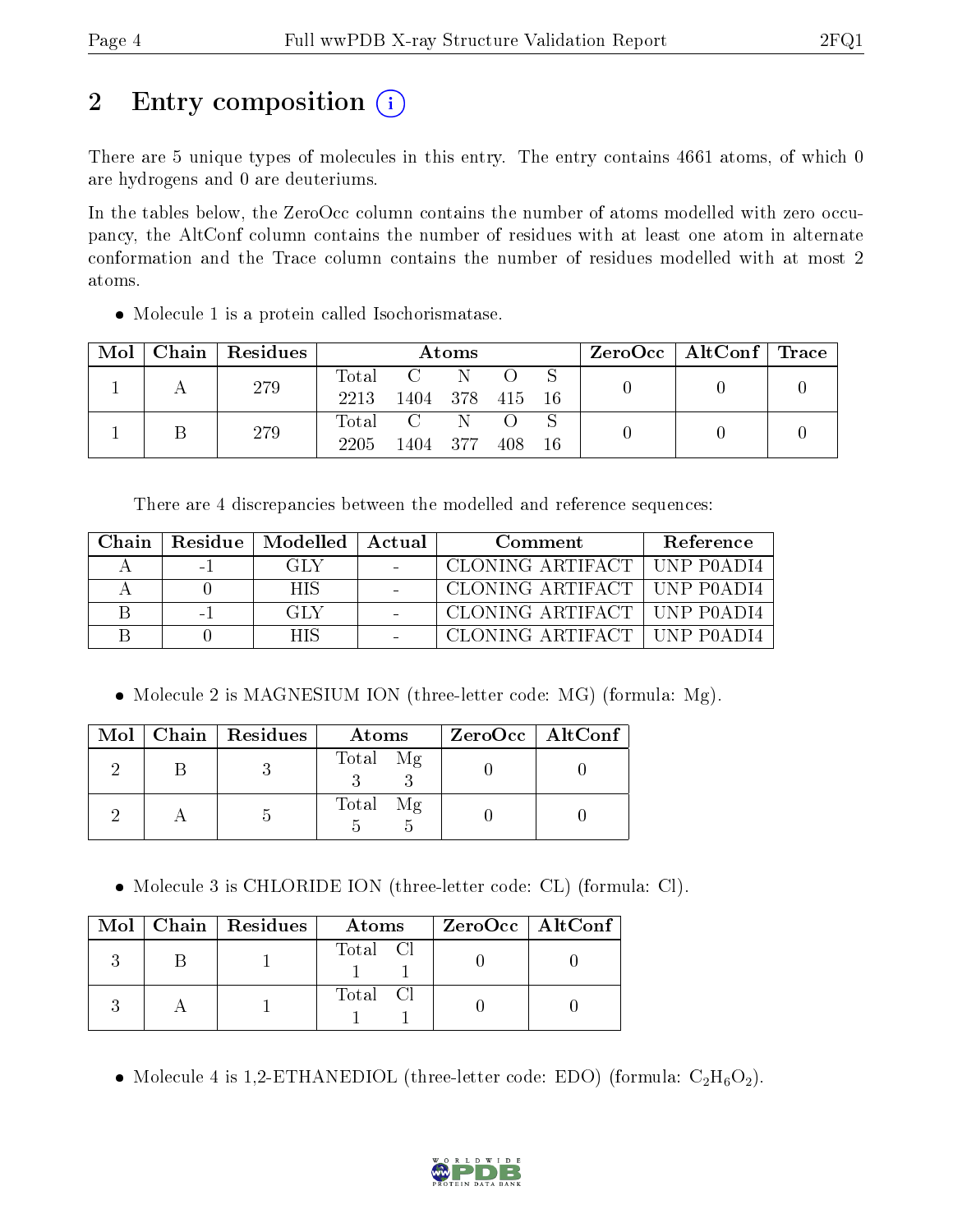

|  | $\text{Mol}$   Chain   Residues | Atoms                             |  |  | $\rm ZeroOcc$   Alt $\rm Conf$ |  |
|--|---------------------------------|-----------------------------------|--|--|--------------------------------|--|
|  |                                 | $\mathrm{Total} \quad \mathrm{C}$ |  |  |                                |  |

 $\bullet\,$  Molecule 5 is water.

|  | Mol   Chain   Residues | Atoms               | ZeroOcc   AltConf |
|--|------------------------|---------------------|-------------------|
|  | 117                    | Total<br>117 117    |                   |
|  | 112                    | Total<br>119<br>119 |                   |

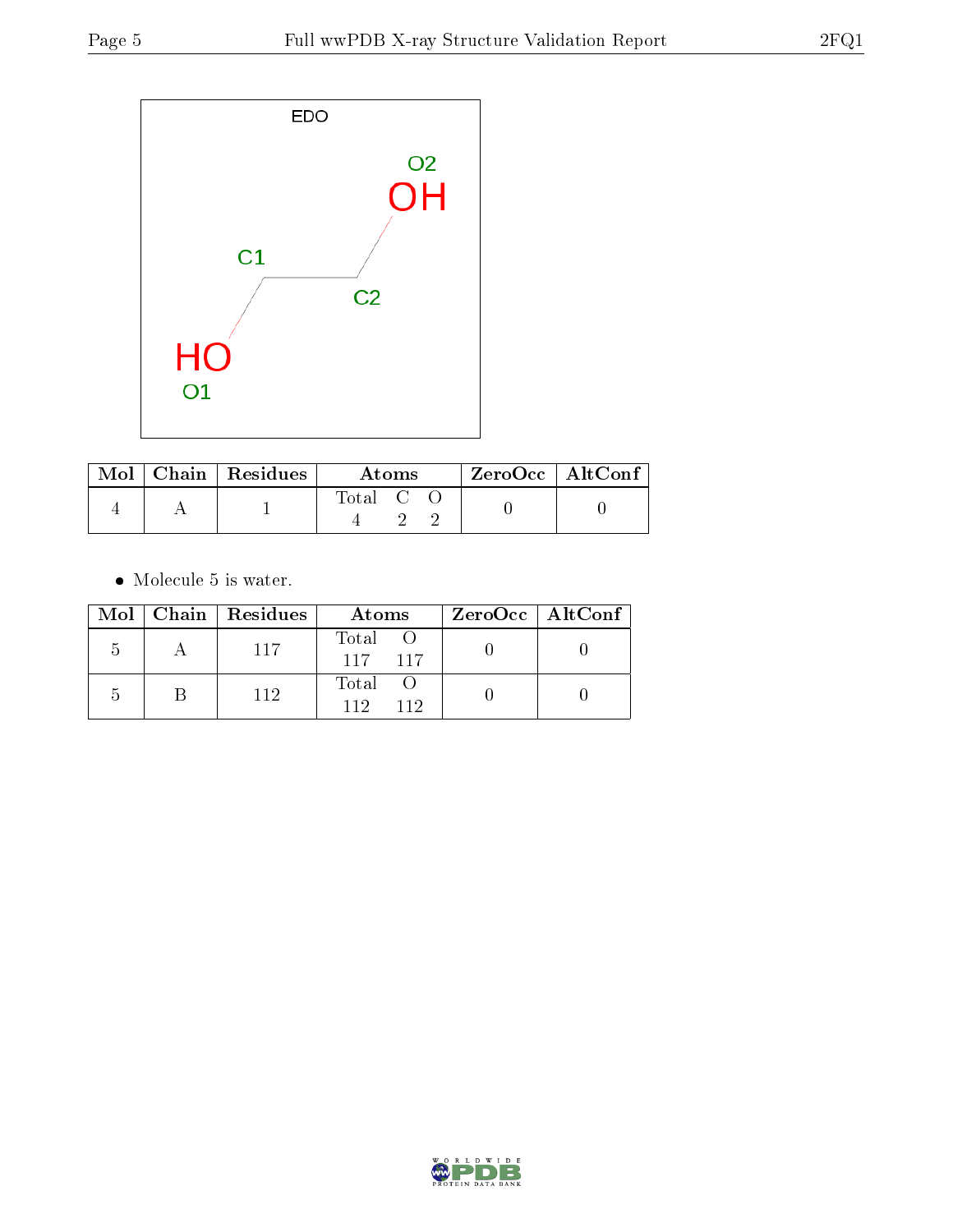# 3 Residue-property plots  $(i)$

These plots are drawn for all protein, RNA and DNA chains in the entry. The first graphic for a chain summarises the proportions of the various outlier classes displayed in the second graphic. The second graphic shows the sequence view annotated by issues in geometry and electron density. Residues are color-coded according to the number of geometric quality criteria for which they contain at least one outlier: green  $= 0$ , yellow  $= 1$ , orange  $= 2$  and red  $= 3$  or more. A red dot above a residue indicates a poor fit to the electron density (RSRZ  $> 2$ ). Stretches of 2 or more consecutive residues without any outlier are shown as a green connector. Residues present in the sample, but not in the model, are shown in grey.



• Molecule 1: Isochorismatase

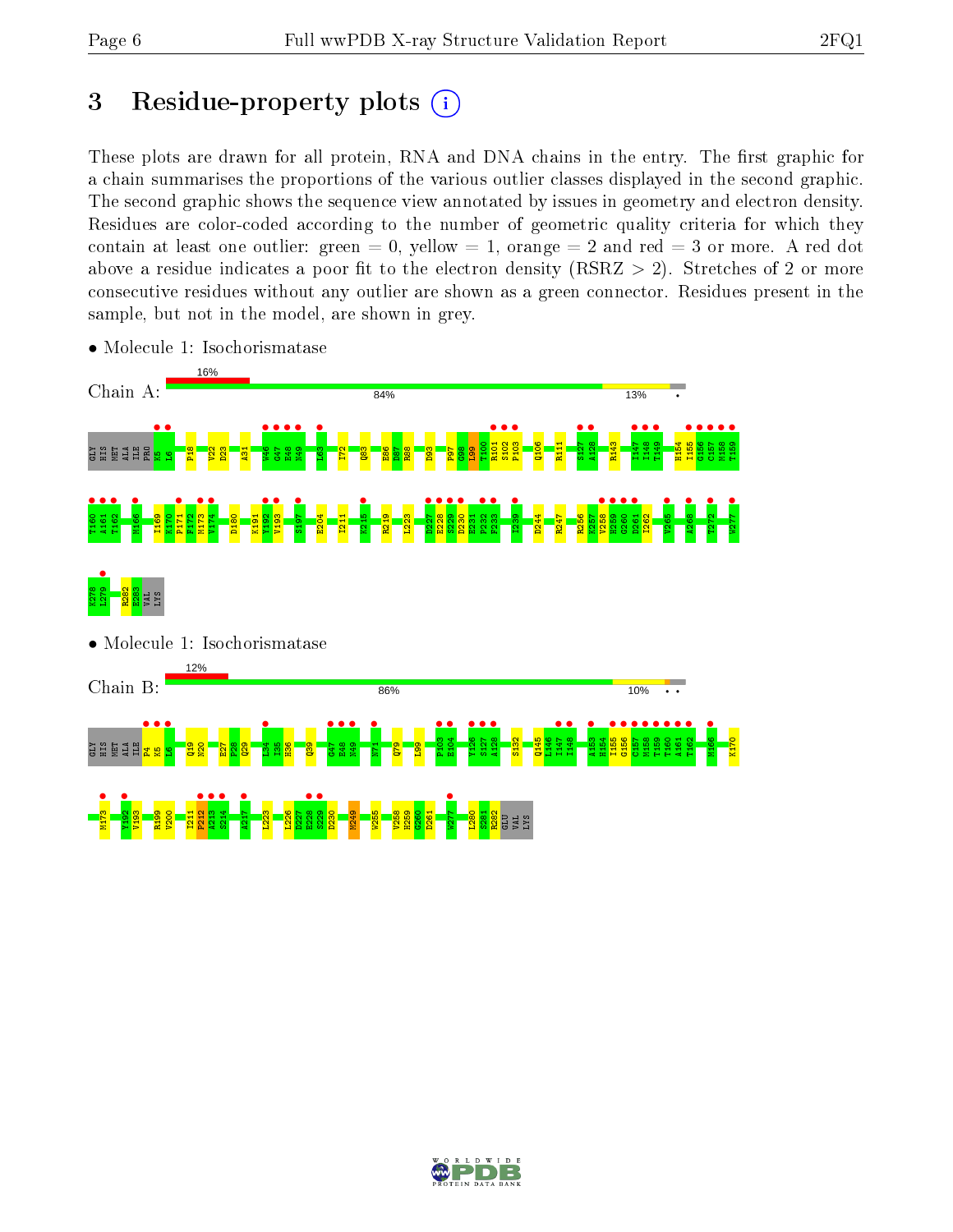# 4 Data and refinement statistics  $(i)$

| Property                                                         | Value                                            | Source     |
|------------------------------------------------------------------|--------------------------------------------------|------------|
| Space group                                                      | P 21 21 21                                       | Depositor  |
| Cell constants                                                   | $82.3\overline{3A}$ 164.73Å<br>$50.89\text{\AA}$ | Depositor  |
| a, b, c, $\alpha$ , $\beta$ , $\gamma$                           | $90.00^{\circ}$ $90.00^{\circ}$<br>$90.00^\circ$ |            |
| Resolution $(A)$                                                 | 25.00<br>2.30<br>$\frac{1}{2}$                   | Depositor  |
|                                                                  | $38.32 - 2.30$                                   | <b>EDS</b> |
| % Data completeness                                              | $95.1(25.00-2.30)$                               | Depositor  |
| (in resolution range)                                            | $95.1(38.32-2.30)$                               | <b>EDS</b> |
| $\mathrm{R}_{merge}$                                             | 0.06                                             | Depositor  |
| $\mathrm{R}_{sym}$                                               | (Not available)                                  | Depositor  |
| $\langle I/\sigma(I) \rangle^{-1}$                               | $1.59$ (at 2.29Å)                                | Xtriage    |
| Refinement program                                               | <b>REFMAC</b>                                    | Depositor  |
| $R, R_{free}$                                                    | $0.186$ ,<br>0.241                               | Depositor  |
|                                                                  | $0.213$ ,<br>0.256                               | DCC        |
| $R_{free}$ test set                                              | 1545 reflections $(5.15\%)$                      | wwPDB-VP   |
| Wilson B-factor $(A^2)$                                          | 41.9                                             | Xtriage    |
| Anisotropy                                                       | 0.617                                            | Xtriage    |
| Bulk solvent $k_{sol}(\text{e}/\text{A}^3), B_{sol}(\text{A}^2)$ | $0.32$ , 38.8                                    | <b>EDS</b> |
| L-test for twinning <sup>2</sup>                                 | $< L >$ = 0.48, $< L^2 >$ = 0.32                 | Xtriage    |
| Estimated twinning fraction                                      | No twinning to report.                           | Xtriage    |
| $F_o, F_c$ correlation                                           | 0.94                                             | <b>EDS</b> |
| Total number of atoms                                            | 4661                                             | wwPDB-VP   |
| Average B, all atoms $(A^2)$                                     | 45.0                                             | wwPDB-VP   |

Xtriage's analysis on translational NCS is as follows: The largest off-origin peak in the Patterson function is  $5.19\%$  of the height of the origin peak. No significant pseudotranslation is detected.

<sup>&</sup>lt;sup>2</sup>Theoretical values of  $\langle |L| \rangle$ ,  $\langle L^2 \rangle$  for acentric reflections are 0.5, 0.333 respectively for untwinned datasets, and 0.375, 0.2 for perfectly twinned datasets.



<span id="page-6-1"></span><span id="page-6-0"></span><sup>1</sup> Intensities estimated from amplitudes.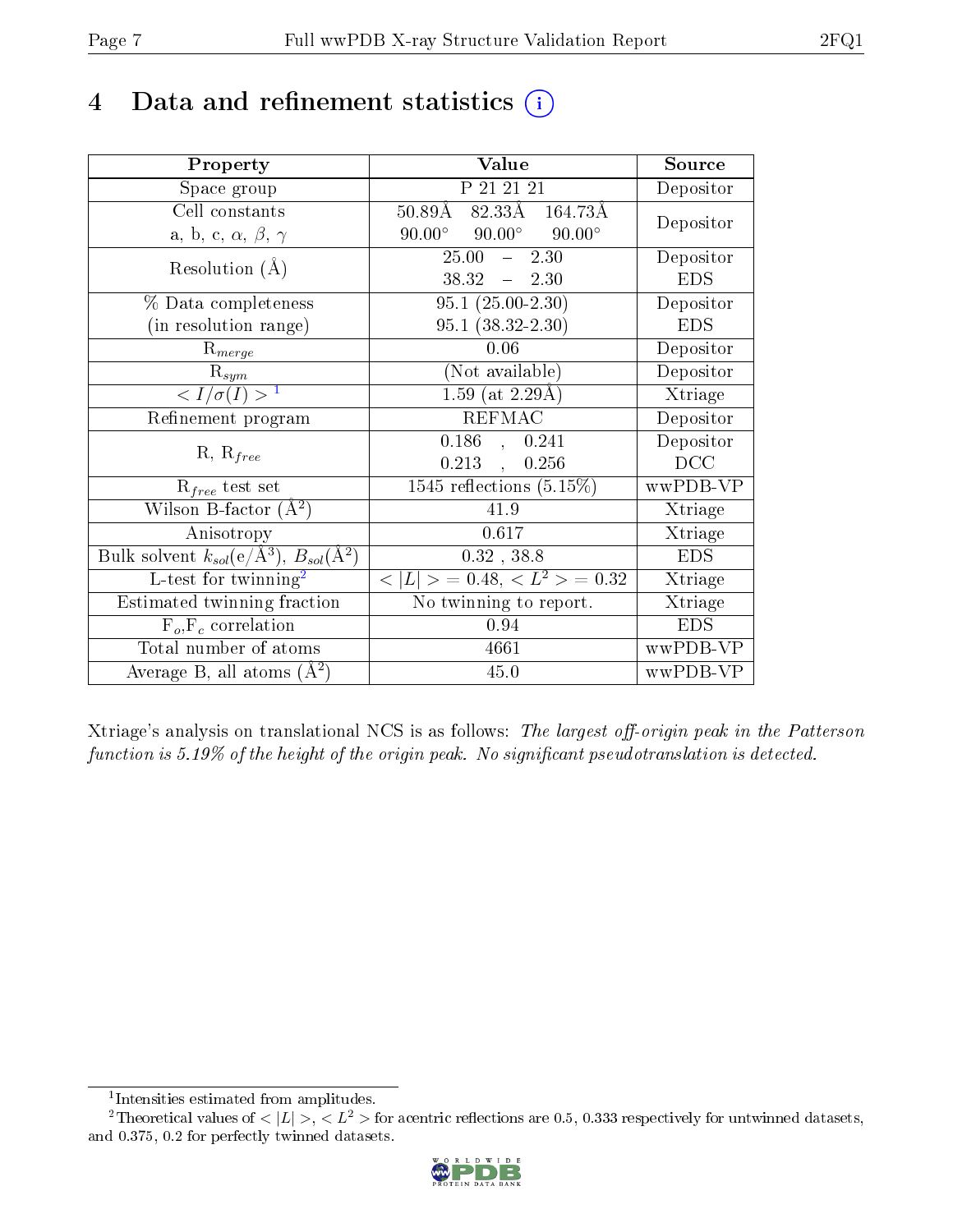# 5 Model quality  $(i)$

# 5.1 Standard geometry  $(i)$

Bond lengths and bond angles in the following residue types are not validated in this section: MG, EDO, CL

The Z score for a bond length (or angle) is the number of standard deviations the observed value is removed from the expected value. A bond length (or angle) with  $|Z| > 5$  is considered an outlier worth inspection. RMSZ is the root-mean-square of all Z scores of the bond lengths (or angles).

| Mol | Chain |      | Bond lengths       | Bond angles |                    |
|-----|-------|------|--------------------|-------------|--------------------|
|     |       | RMSZ | $\# Z >5$          | RMSZ        | # $ Z  > 5$        |
|     |       | 0.50 | 0/2268             | 0.59        | $1/3089$ $(0.0\%)$ |
|     |       | 0.56 | $1/2261$ $(0.0\%)$ | 0.63        | 0/3079             |
| All | Аll   | 0.53 | $1/4529(0.0\%)$    | 0.61        | $1/6168$ $(0.0\%)$ |

All (1) bond length outliers are listed below:

|  |        |                | $\mid$ Mol $\mid$ Chain $\mid$ Res $\mid$ Type $\mid$ Atoms $\mid$ Z $\mid$ Observed(Å) $\mid$ Ideal(Å) $\mid$ |  |
|--|--------|----------------|----------------------------------------------------------------------------------------------------------------|--|
|  | -212 l | PRO  CO   9.55 |                                                                                                                |  |

All (1) bond angle outliers are listed below:

| $\mid$ Mol $\mid$ Chain $\mid$ Res $\mid$ Type $\mid$ |  | Atoms                             | Observed( $^o$ )   Ideal( $^o$ ) |  |
|-------------------------------------------------------|--|-----------------------------------|----------------------------------|--|
|                                                       |  | LEU $\vert$ CA-CB-CG $\vert$ 5.04 | 126.88                           |  |

There are no chirality outliers.

There are no planarity outliers.

### $5.2$  Too-close contacts  $\overline{()}$

In the following table, the Non-H and H(model) columns list the number of non-hydrogen atoms and hydrogen atoms in the chain respectively. The H(added) column lists the number of hydrogen atoms added and optimized by MolProbity. The Clashes column lists the number of clashes within the asymmetric unit, whereas Symm-Clashes lists symmetry related clashes.

| Mol |      |      | Chain   Non-H   H(model)   H(added)   Clashes   Symm-Clashes |
|-----|------|------|--------------------------------------------------------------|
|     | 2213 | 2129 |                                                              |
|     | 2205 | 2133 |                                                              |
|     |      |      |                                                              |
|     |      |      |                                                              |

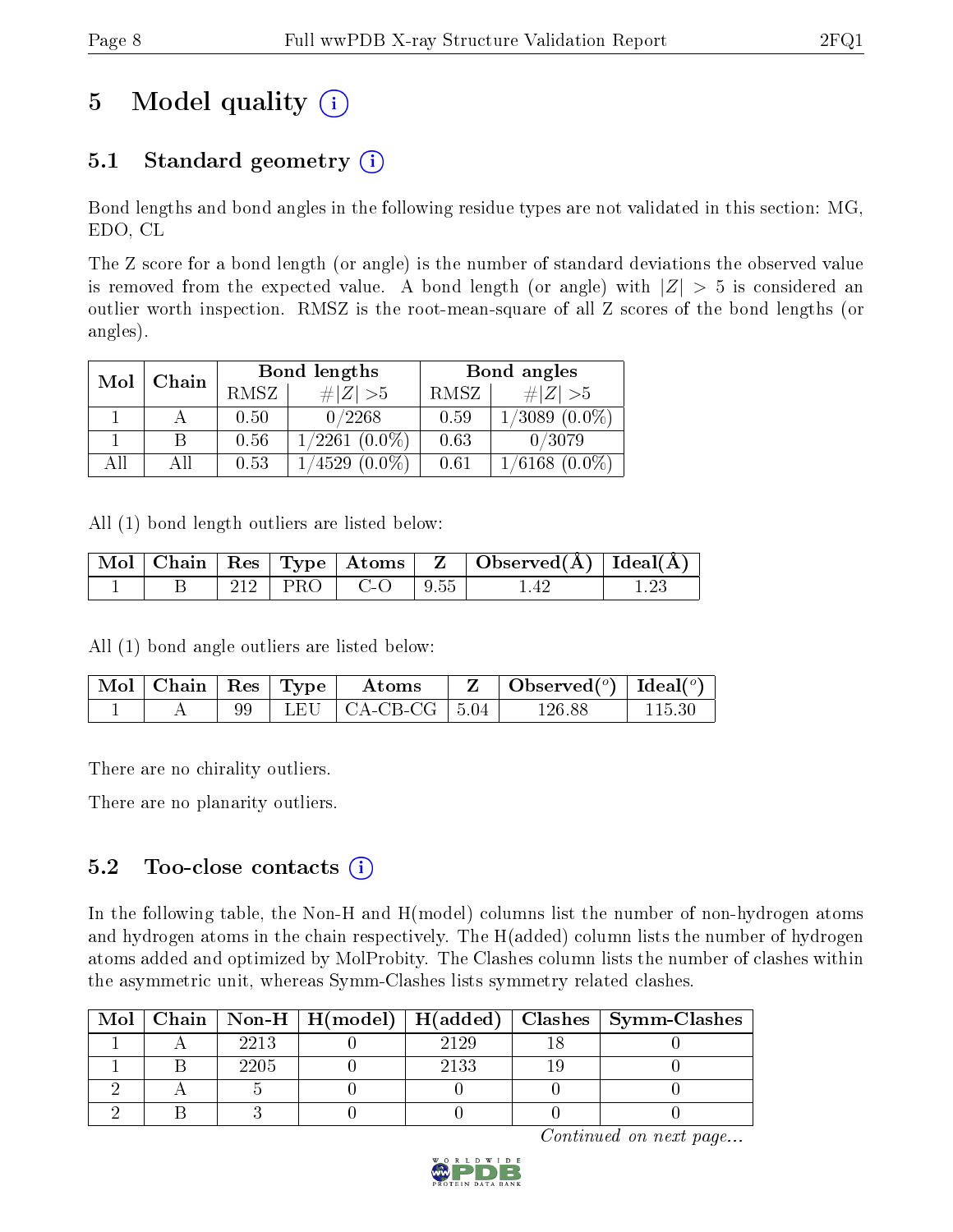|  |      |      | Mol   Chain   Non-H   H(model)   $\overline{H}(added)$   Clashes   Symm-Clashes |
|--|------|------|---------------------------------------------------------------------------------|
|  |      |      |                                                                                 |
|  |      |      |                                                                                 |
|  |      |      |                                                                                 |
|  |      |      |                                                                                 |
|  | 112  |      |                                                                                 |
|  | 4661 | idrs |                                                                                 |

Continued from previous page...

The all-atom clashscore is defined as the number of clashes found per 1000 atoms (including hydrogen atoms). The all-atom clashscore for this structure is 4.

All (37) close contacts within the same asymmetric unit are listed below, sorted by their clash magnitude.

| Atom-1            | Atom-2             | Interatomic       | Clash         |  |
|-------------------|--------------------|-------------------|---------------|--|
|                   |                    | distance $(A)$    | overlap $(A)$ |  |
| 1:B:4:PRO:N       | 1: B: 5: LYS: HA   | 1.99              | 0.78          |  |
| 1:B:39:GLN:HE22   | 1:B:79:GLN:H       | 1.40              | 0.68          |  |
| 1:A:228:GLU:HG3   | 1: A:230:ASP:H     | 1.61              | 0.64          |  |
| 1:B:173:MET:HG3   | 1:B:193:VAL:HG21   | $\overline{1.80}$ | 0.63          |  |
| 1:A:83:GLN:HE22   | 1:A:88:ARG:HH11    | 1.46              | 0.63          |  |
| 1:A:86:GLU:HB2    | 5:A:1110:HOH:O     | 1.98              | 0.63          |  |
| 1: A:97: PRO:HB2  | 1:A:101:ARG:HG3    | 1.79              | 0.62          |  |
| 1:B:20:ASN:ND2    | 1:B:199:ARG:HH11   | 1.98              | 0.60          |  |
| 1:B:20:ASN:HD22   | 1:B:199:ARG:HH11   | 1.49              | 0.58          |  |
| 1:B:27:GLU:HB3    | 1:B:29:GLN:HE21    | 1.70              | 0.56          |  |
| 1:A:22:VAL:HG22   | 5:A:1074:HOH:O     | 2.06              | 0.56          |  |
| 1:A:211:ILE:HD13  | 1:A:258:VAL:HG21   | 1.88              | 0.55          |  |
| 1: A:173:MET:HG3  | 1:A:193:VAL:HG21   | 1.87              | 0.55          |  |
| 1:A:31:ALA:O      | 1:A:143:ARG:HD2    | 2.09              | 0.51          |  |
| 1:B:223:LEU:HD12  | 1:B:226:LEU:HD12   | 1.93              | 0.51          |  |
| 1:B:259:HIS:CE1   | 1:B:280:LEU:HA     | 2.46              | 0.50          |  |
| 1:B:20:ASN:HD22   | 1:B:199:ARG:HD2    | 1.75              | 0.50          |  |
| 1:A:244:ASP:H     | 1:A:247:ARG:NH1    | $\overline{2.10}$ | 0.50          |  |
| 1:B:20:ASN:HD21   | 1:B:200:VAL:H      | 1.59              | 0.49          |  |
| 1:B:211:ILE:HD12  | 1:B:255:TRP:CD1    | 2.47              | 0.49          |  |
| 1:B:258:VAL:HG12  | 1:B:259:HIS:CD2    | 2.48              | 0.48          |  |
| 1: A: 102: SER: N | 1:A:103:PRO:HD3    | 2.28              | 0.48          |  |
| 1:B:145:GLN:HG2   | 1:B:170:LYS:HB2    | 1.95              | 0.48          |  |
| 1: A: 169: ILE: O | 1:A:171:PRO:HD3    | 2.15              | 0.46          |  |
| 1:B:249:MET:CE    | 1:B:249:MET:HA     | 2.46              | 0.45          |  |
| 1:A:31:ALA:O      | 1: A:72: ILE: HG23 | 2.16              | 0.45          |  |
| 1:B:211:ILE:HD12  | 1:B:255:TRP:HD1    | 1.82              | 0.45          |  |
| 1:A:18:PRO:HG2    | 1: A: 191: LYS: HA | 2.00              | 0.44          |  |

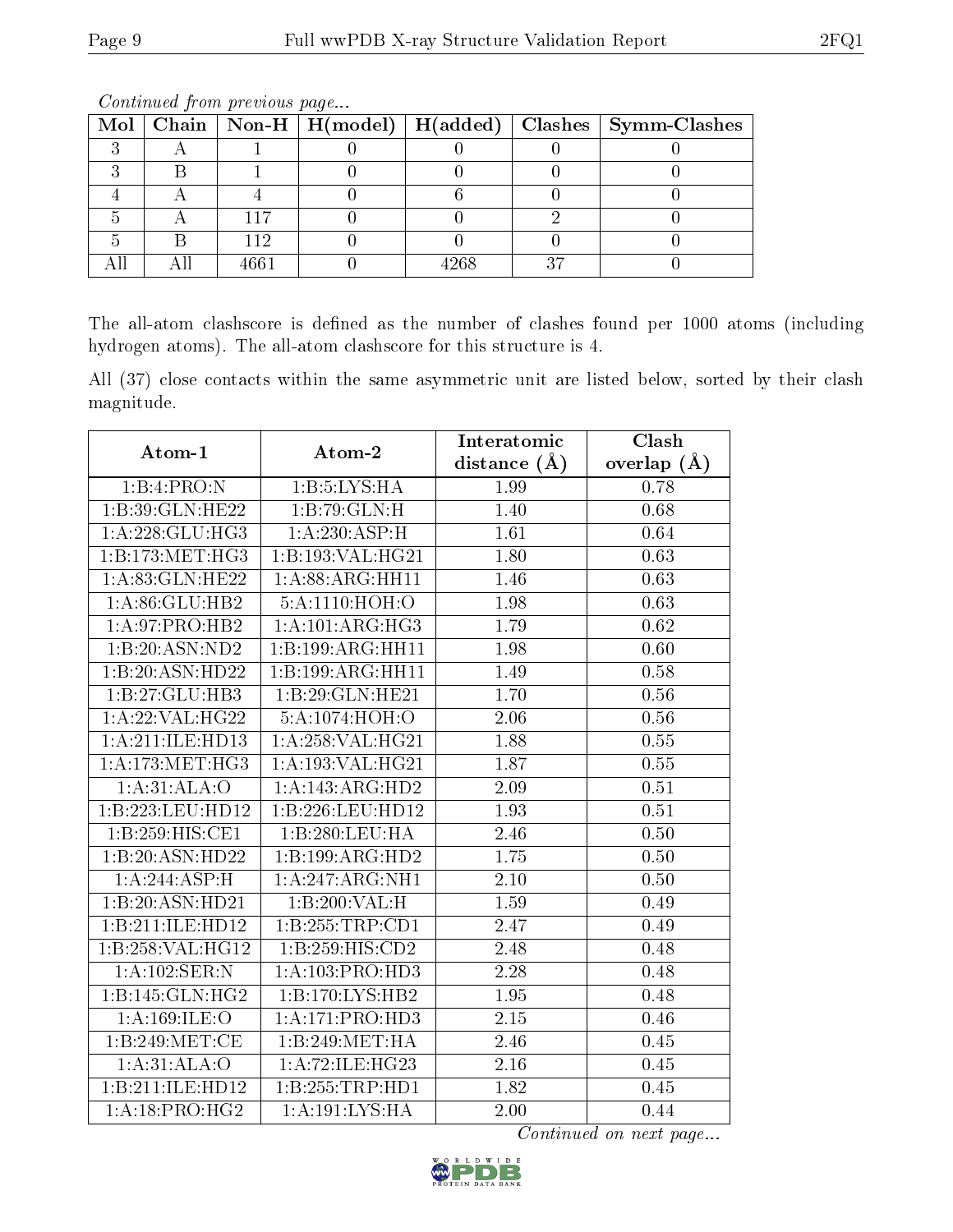| Atom-1          | Atom-2             | Interatomic<br>distance $(A)$ | Clash<br>overlap $(A)$ |
|-----------------|--------------------|-------------------------------|------------------------|
| 1: A:97: PRO:CB | 1:A:101:ARG:HG3    | 2.46                          | 0.43                   |
| 1:B:36:HIS:CE1  | 1: B:156: GLY:HA3  | 2.54                          | 0.43                   |
| 1:A:256:ARG:HG3 | 1:A:262:ILE:O      | 2.18                          | 0.43                   |
| 1:B:261:ASP:OD2 | 1:B:282:ARG:NH2    | 2.52                          | 0.43                   |
| 1: A:111: ARG:O | 1: A:111:ARG:HG3   | 2.19                          | 0.42                   |
| 1:B:39:GLN:NE2  | 1:B:79:GLN:H       | 2.12                          | 0.41                   |
| 1: A:219: ARG:O | 1:A:223:LEU:HG     | 2.20                          | 0.41                   |
| 1:A:154:HIS:HD1 | 1: A: 180: ASP: CG | 2.23                          | 0.41                   |
| 1:B:20:ASN:ND2  | 1:B:200:VAL:H      | 2.17                          | 0.41                   |

Continued from previous page...

There are no symmetry-related clashes.

### 5.3 Torsion angles (i)

### 5.3.1 Protein backbone  $(i)$

In the following table, the Percentiles column shows the percent Ramachandran outliers of the chain as a percentile score with respect to all X-ray entries followed by that with respect to entries of similar resolution.

The Analysed column shows the number of residues for which the backbone conformation was analysed, and the total number of residues.

| Mol | Chain | Analysed                      | Favoured   Allowed   Outliers |           |          | Percentiles |  |
|-----|-------|-------------------------------|-------------------------------|-----------|----------|-------------|--|
|     |       | $277/287(96\%)$               | 269(97%)                      | $7(2\%)$  | $1(0\%)$ | 34<br>42    |  |
|     |       | $277/287 (96\%)$   268 (97\%) |                               | $7(2\%)$  | $2(1\%)$ | 26<br>22    |  |
| All | All   | $554/574$ (96\%)   537 (97\%) |                               | $14(2\%)$ | $3(0\%)$ | 29<br>135   |  |

All (3) Ramachandran outliers are listed below:

| Mol | Chain | Res | Type    |
|-----|-------|-----|---------|
|     |       | 155 |         |
|     |       | 155 | I I . H |
|     |       | 212 | PRC     |

### 5.3.2 Protein sidechains (i)

In the following table, the Percentiles column shows the percent sidechain outliers of the chain as a percentile score with respect to all X-ray entries followed by that with respect to entries of similar resolution.

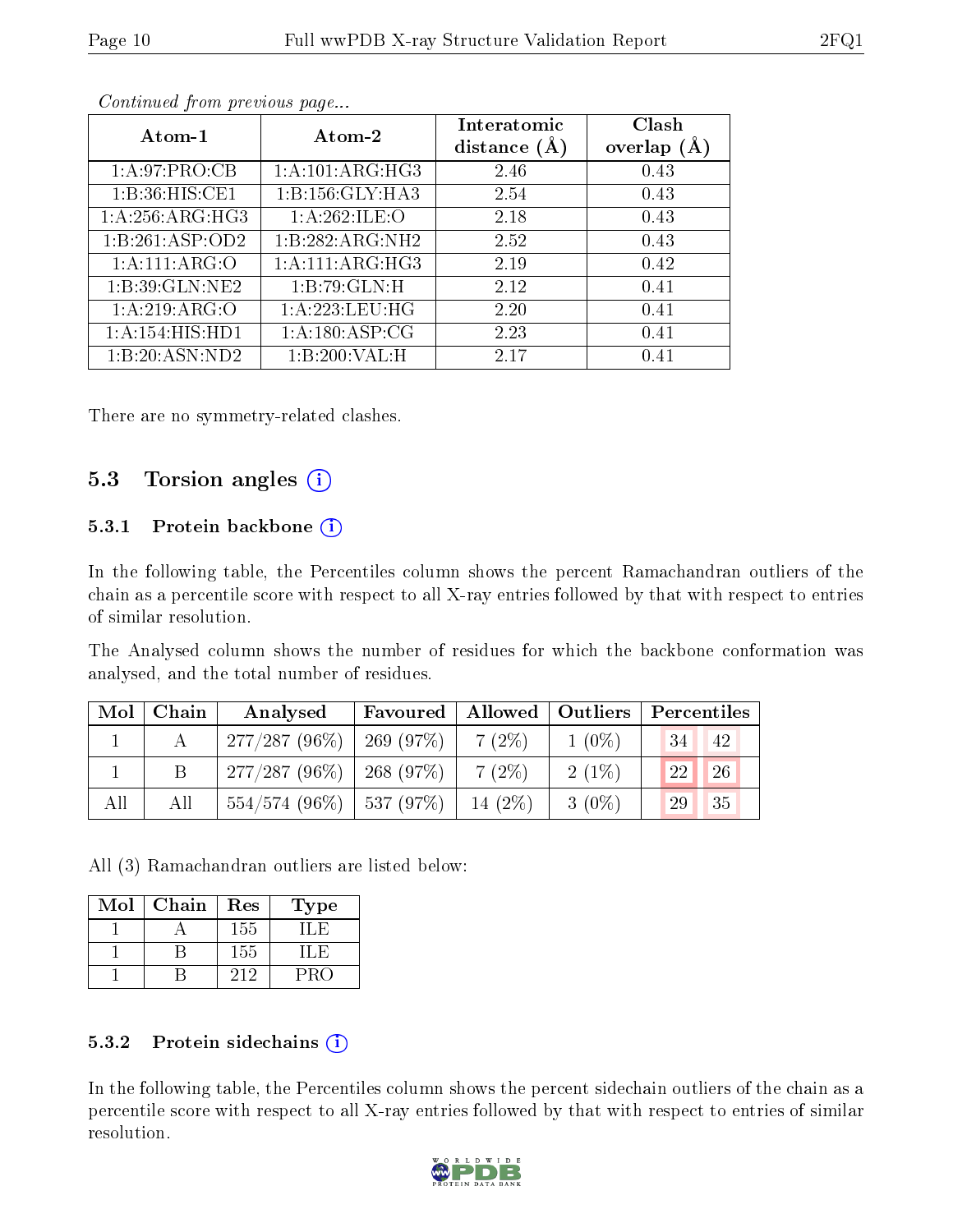| Mol | Chain | Analysed        | Rotameric    | Outliers  | Percentiles |
|-----|-------|-----------------|--------------|-----------|-------------|
|     |       | 234/247(95%)    | 228(97%)     | 6 $(3%)$  | 63<br>46    |
|     | B.    | $232/247(94\%)$ | 227 $(98\%)$ | $5(2\%)$  | $-52$<br>69 |
| All | All   | $466/494(94\%)$ | $455(98\%)$  | 11 $(2%)$ | 49<br>66    |

The Analysed column shows the number of residues for which the sidechain conformation was analysed, and the total number of residues.

All (11) residues with a non-rotameric sidechain are listed below:

| Mol          | ${\bf Chain}$ | $\operatorname{Res}% \left( \mathcal{N}\right) \equiv\operatorname{Res}(\mathcal{N}_{0})\cap\mathcal{N}_{1}$ | Type              |
|--------------|---------------|--------------------------------------------------------------------------------------------------------------|-------------------|
| 1            | А             | 23                                                                                                           | ASP               |
| 1            | А             | 93                                                                                                           | $\overline{A}$ SP |
| 1            | А             | 99                                                                                                           | LEU               |
| 1            | A             | 106                                                                                                          | GLN               |
| $\mathbf{1}$ | А             | 204                                                                                                          | GLU               |
| 1            | А             | 282                                                                                                          | ${\rm ARG}$       |
| 1            | В             | 19                                                                                                           | <b>GLN</b>        |
| 1            | В             | 99                                                                                                           | LEU               |
| 1            | В             | 132                                                                                                          | SER               |
| 1            | В             | 230                                                                                                          | ASP               |
| 1            |               | 249                                                                                                          | MET               |

Some sidechains can be flipped to improve hydrogen bonding and reduce clashes. All (12) such sidechains are listed below:

| Mol          | Chain | Res | Type         |
|--------------|-------|-----|--------------|
| 1            | А     | 19  | GLN          |
| 1            | А     | 70  | <b>HIS</b>   |
| 1            | A     | 83  | <b>GLN</b>   |
| $\mathbf{1}$ | А     | 92  | <b>ASN</b>   |
| 1            | А     | 106 | GLN          |
| 1            | B     | 15  | HIS          |
| 1            | В     | 20  | <b>ASN</b>   |
| 1            | В     | 29  | <b>GLN</b>   |
| 1            | В     | 39  | GLN          |
| 1            | В     | 69  | $_{\rm GLN}$ |
| 1            | R     | 70  | HIS          |
| 1            | R     | 259 | HIS          |

#### 5.3.3 RNA [O](https://www.wwpdb.org/validation/2017/XrayValidationReportHelp#rna)i

There are no RNA molecules in this entry.

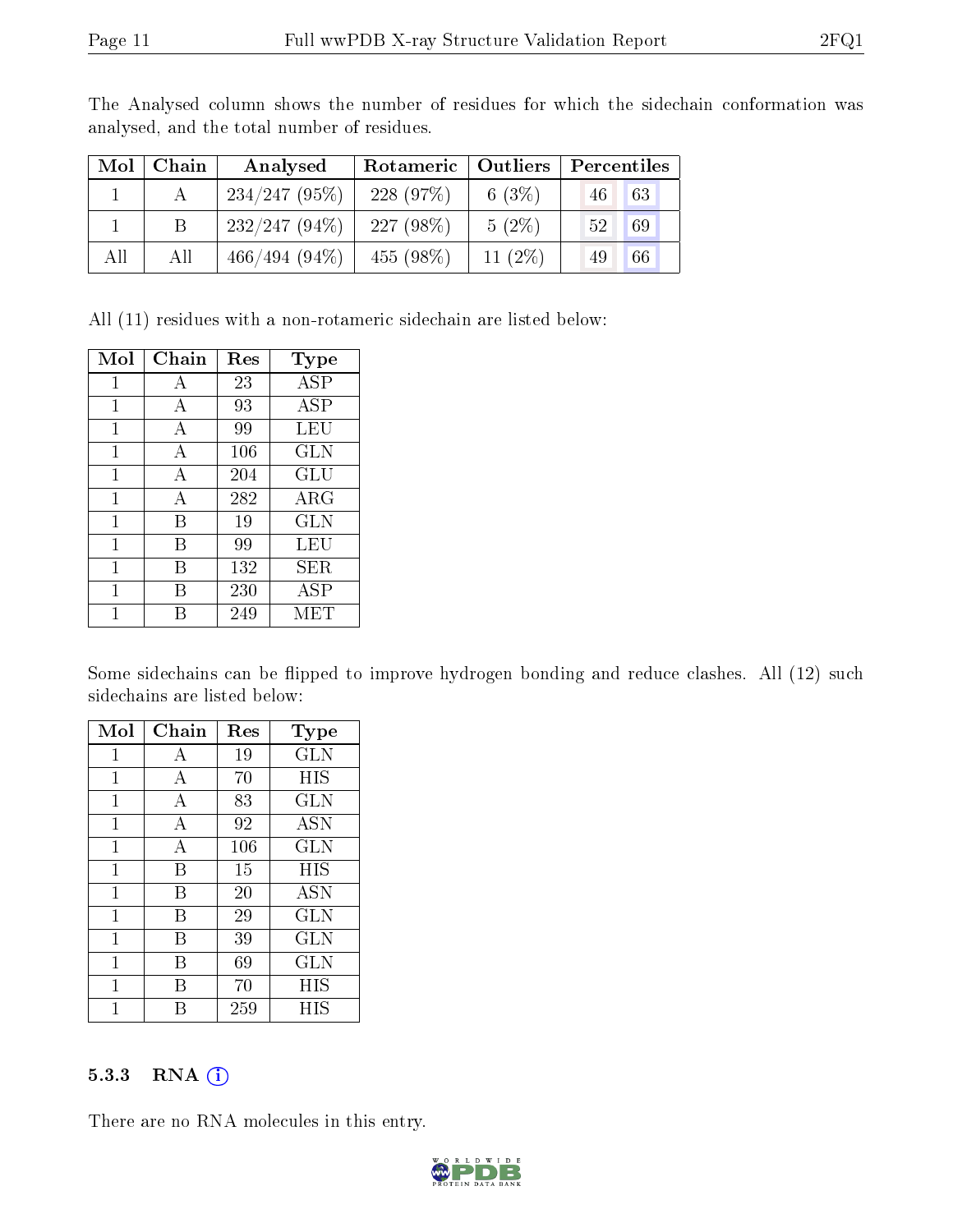### 5.4 Non-standard residues in protein, DNA, RNA chains (i)

There are no non-standard protein/DNA/RNA residues in this entry.

### 5.5 Carbohydrates (i)

There are no carbohydrates in this entry.

### 5.6 Ligand geometry (i)

Of 11 ligands modelled in this entry, 10 are monoatomic - leaving 1 for Mogul analysis.

In the following table, the Counts columns list the number of bonds (or angles) for which Mogul statistics could be retrieved, the number of bonds (or angles) that are observed in the model and the number of bonds (or angles) that are dened in the Chemical Component Dictionary. The Link column lists molecule types, if any, to which the group is linked. The Z score for a bond length (or angle) is the number of standard deviations the observed value is removed from the expected value. A bond length (or angle) with  $|Z| > 2$  is considered an outlier worth inspection. RMSZ is the root-mean-square of all Z scores of the bond lengths (or angles).

| Mol<br>Type |     | $\mid$ Chain | $\mid$ Res |                | Bond lengths<br>Link |          |         |              | Bond angles     |  |  |
|-------------|-----|--------------|------------|----------------|----------------------|----------|---------|--------------|-----------------|--|--|
|             |     |              |            |                | Counts               | $RMSZ_1$ | $\# Z $ | Counts       | $ RMSZ  \#  Z $ |  |  |
|             | EDC |              | 800        | $\blacksquare$ | ດ ດ ດ<br>U.U.U       | 0.53     |         | റററ<br>4.4.4 | 0.45            |  |  |

In the following table, the Chirals column lists the number of chiral outliers, the number of chiral centers analysed, the number of these observed in the model and the number defined in the Chemical Component Dictionary. Similar counts are reported in the Torsion and Rings columns. '-' means no outliers of that kind were identified.

|       |     |                                   |                          | Mol   Type   Chain   Res   Link   Chirals   Torsions   Rings |  |
|-------|-----|-----------------------------------|--------------------------|--------------------------------------------------------------|--|
| ' EDO | 800 | <b>Contract Contract Contract</b> | <b>Contract Contract</b> | 0/1/1/1                                                      |  |

There are no bond length outliers.

There are no bond angle outliers.

There are no chirality outliers.

There are no torsion outliers.

There are no ring outliers.

No monomer is involved in short contacts.

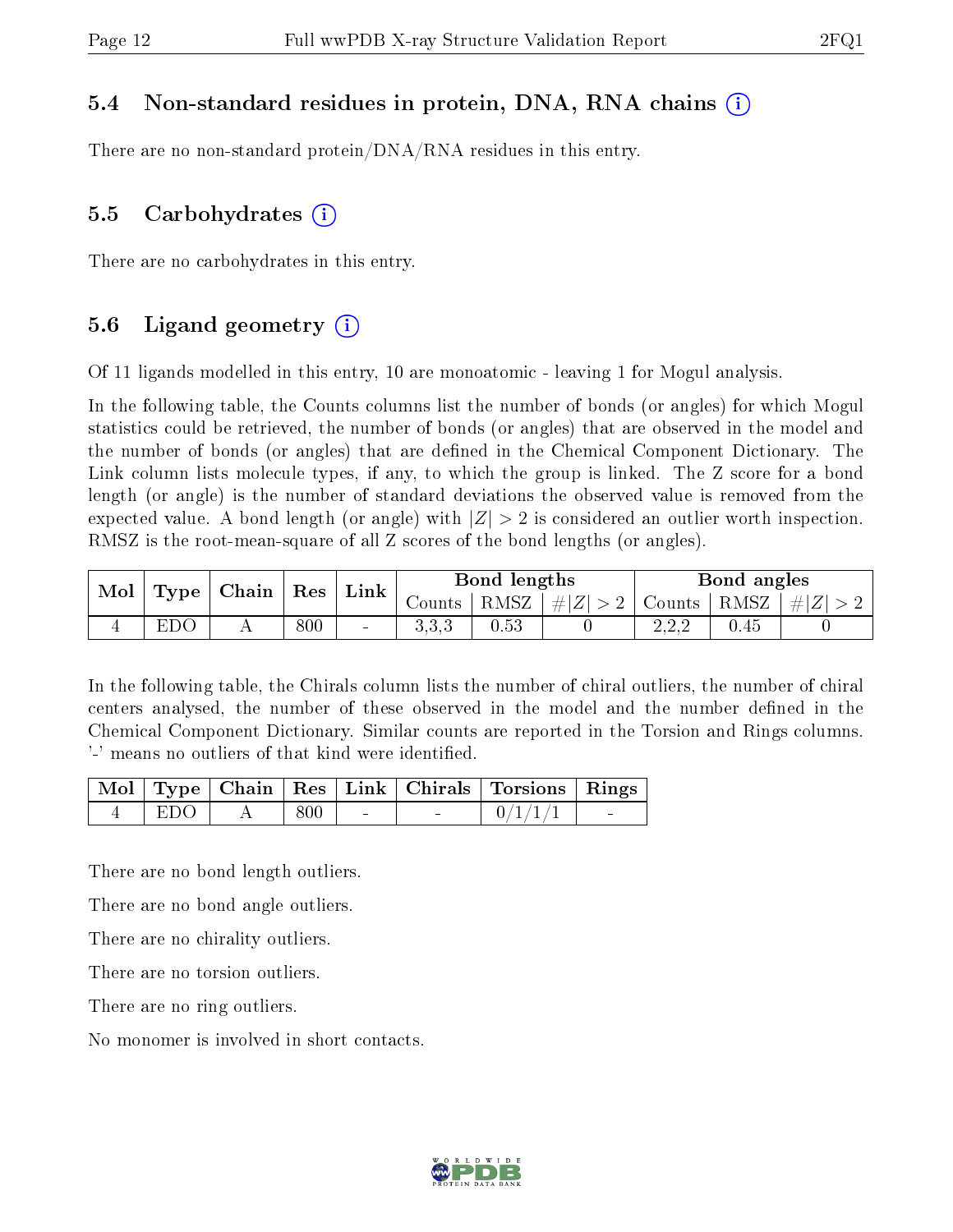# 5.7 [O](https://www.wwpdb.org/validation/2017/XrayValidationReportHelp#nonstandard_residues_and_ligands)ther polymers (i)

There are no such residues in this entry.

# 5.8 Polymer linkage issues (i)

There are no chain breaks in this entry.

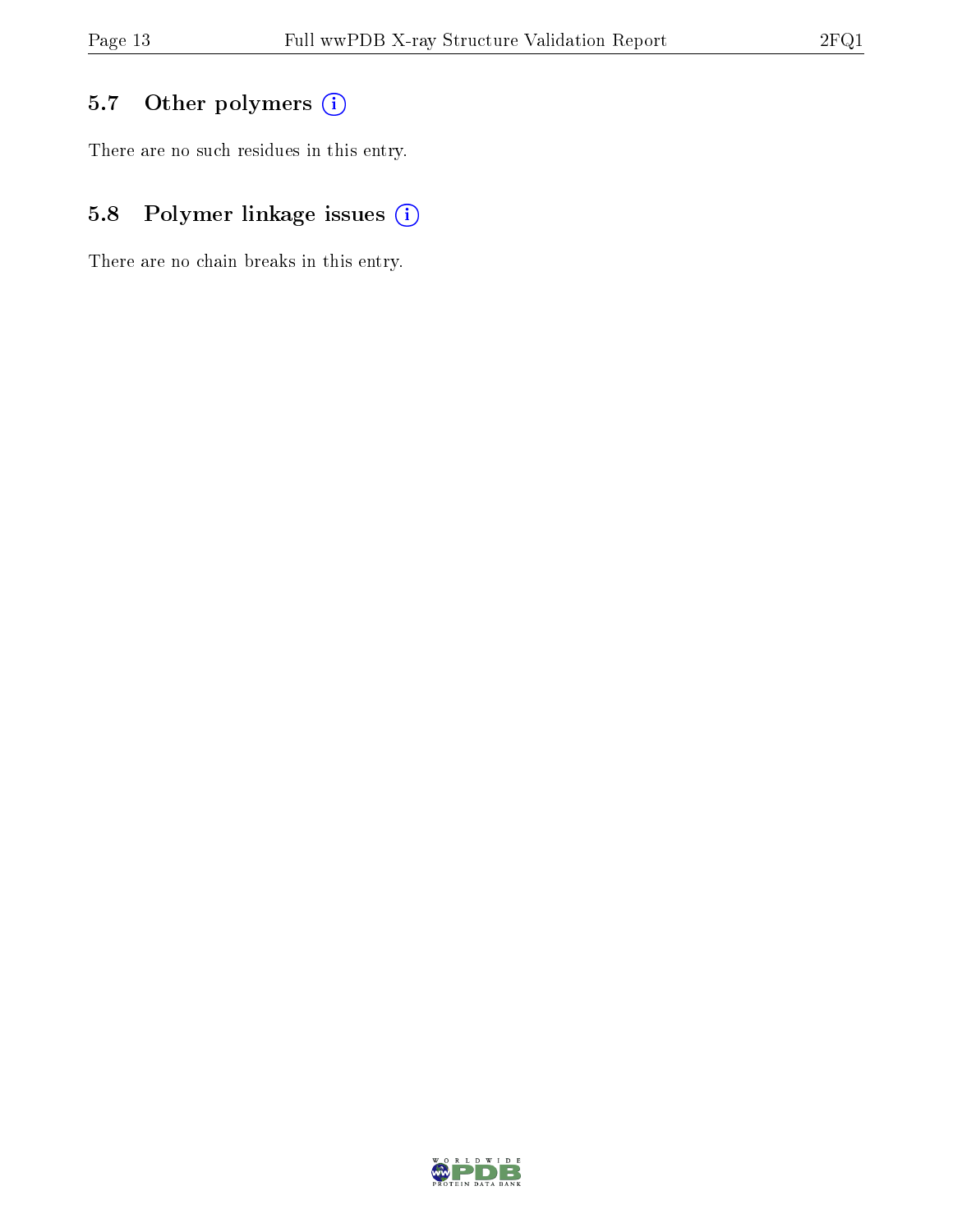# 6 Fit of model and data  $(i)$

### 6.1 Protein, DNA and RNA chains  $(i)$

In the following table, the column labelled  $#RSRZ> 2'$  contains the number (and percentage) of RSRZ outliers, followed by percent RSRZ outliers for the chain as percentile scores relative to all X-ray entries and entries of similar resolution. The OWAB column contains the minimum, median,  $95<sup>th</sup>$  percentile and maximum values of the occupancy-weighted average B-factor per residue. The column labelled ' $Q< 0.9$ ' lists the number of (and percentage) of residues with an average occupancy less than 0.9.

| Mol | Chain | Analysed     | ${ <\hspace{-1.5pt}{\mathrm{RSRZ}} \hspace{-1.5pt}>}$ | $\#\text{RSRZ}{>}2$ |             | $OWAB(A^2)$    | $\rm Q\textcolor{black}{<}0.9$ |
|-----|-------|--------------|-------------------------------------------------------|---------------------|-------------|----------------|--------------------------------|
|     |       | 279/287(97%) | 0.90                                                  | 47 (16\%) $1$   2   |             | 30, 43, 62, 84 |                                |
|     |       | 279/287(97%) | 0.59                                                  | 34 (12\%) 4         | $\boxed{6}$ | 28, 43, 60, 80 |                                |
| All | Αll   | 558/574(97%) | 0.75                                                  | 81 (14\%)   2     3 |             | 28, 43, 62, 84 |                                |

All (81) RSRZ outliers are listed below:

| Mol            | Chain                   | Res             | <b>Type</b>             | <b>RSRZ</b>      |
|----------------|-------------------------|-----------------|-------------------------|------------------|
| $\mathbf{1}$   | A                       | 229             | SER                     | 6.1              |
| $\mathbf{1}$   | $\boldsymbol{B}$        | 103             | PRO                     | $6.0\,$          |
| $\overline{1}$ | $\overline{\rm A}$      | 260             | $\overline{\text{GLY}}$ | 5.8              |
| $\overline{1}$ | $\overline{\rm A}$      | 233             | PHE                     | $5.4\,$          |
| $\overline{1}$ | $\overline{\mathrm{B}}$ | 162             | <b>THR</b>              | $\overline{5.1}$ |
| $\overline{1}$ | B                       | 157             | $\overline{\text{CYS}}$ | 4.9              |
| $\overline{1}$ | $\overline{\rm A}$      | 232             | PRO                     | 4.9              |
| $\overline{1}$ | $\overline{\mathbf{B}}$ | 277             | TRP                     | 4.9              |
| $\overline{1}$ | $\overline{\rm A}$      | 259             | <b>HIS</b>              | 4.8              |
| $\overline{1}$ | $\overline{\mathrm{B}}$ | 159             | <b>THR</b>              | 4.6              |
| $\overline{1}$ | $\overline{\rm A}$      | 159             | <b>THR</b>              | $\overline{4.3}$ |
| $\overline{1}$ | $\overline{\mathrm{B}}$ | 158             | <b>MET</b>              | $\overline{4.2}$ |
| $\overline{1}$ | $\overline{\rm A}$      | 162             | <b>THR</b>              | 4.1              |
| $\overline{1}$ | $\overline{\rm A}$      | $\overline{5}$  | <b>LYS</b>              | 4.0              |
| $\overline{1}$ | $\overline{\mathrm{B}}$ | 160             | <b>THR</b>              | $\overline{3.9}$ |
| $\mathbf{1}$   | $\mathbf{A}$            | 228             | $GL\overline{U}$        | 3.8              |
| $\overline{1}$ | $\overline{\mathrm{B}}$ | $\overline{48}$ | $\overline{{\rm GLU}}$  | $\overline{3.8}$ |
| $\mathbf{1}$   | A                       | 193             | <b>VAL</b>              | 3.6              |
| $\overline{1}$ | $\boldsymbol{A}$        | 148             | ILE                     | 3.6              |
| $\overline{1}$ | $\overline{\rm A}$      | 103             | PRO                     | 3.6              |
| $\mathbf{1}$   | $\boldsymbol{B}$        | 161             | <b>ALA</b>              | 3.5              |
| $\overline{1}$ | A                       | 46              | TRP                     | $3.5\,$          |
| $\overline{1}$ | B                       | 229             | SER                     | $3.4\,$          |
| $\overline{1}$ | $\overline{\rm A}$      | 261             | $\overline{\text{ASP}}$ | 3.3              |

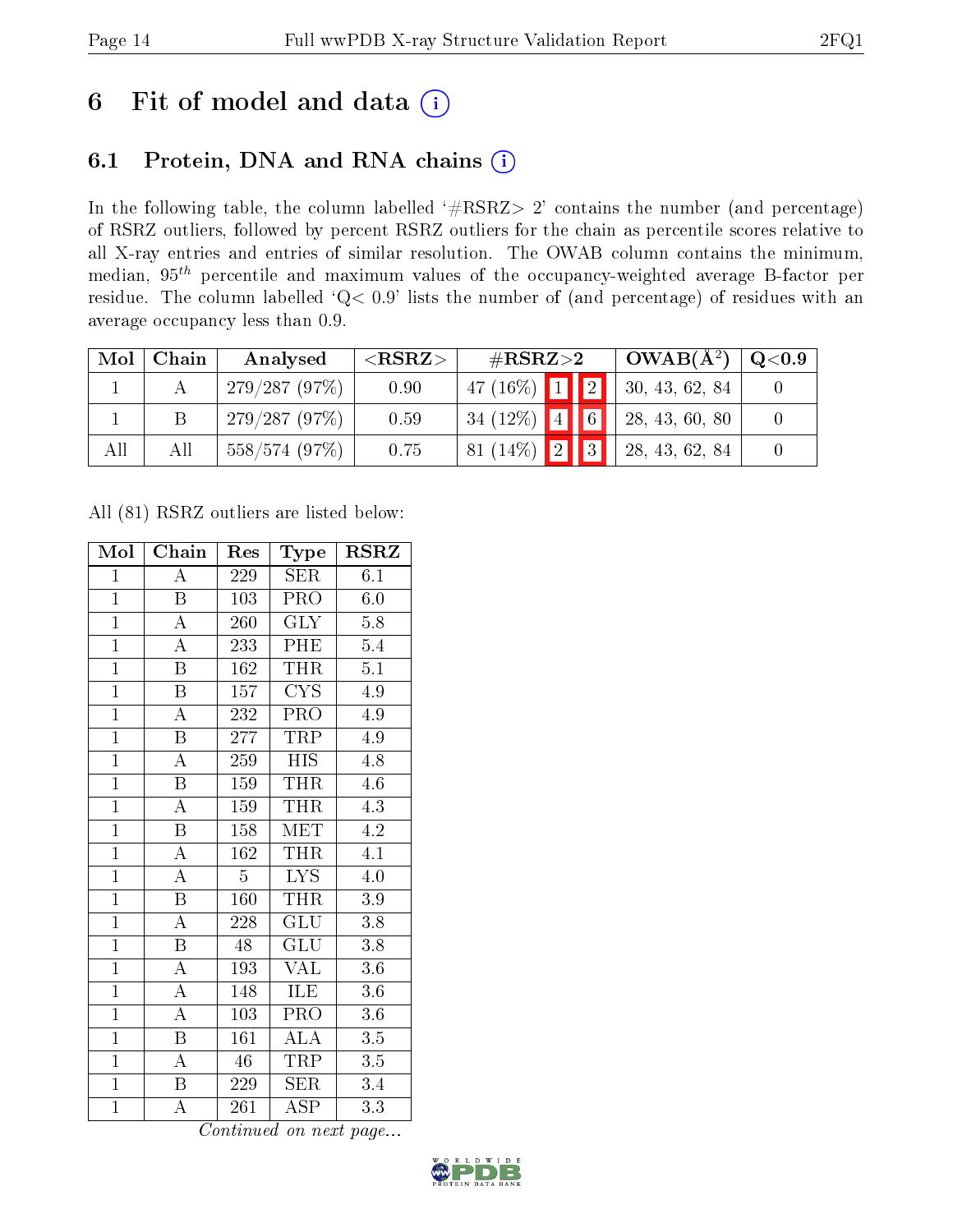| Mol            | Chain                   | Res              | Type                            | $RS\overline{R}\overline{Z}$ |
|----------------|-------------------------|------------------|---------------------------------|------------------------------|
| $\mathbf{1}$   | $\overline{\mathrm{B}}$ | 104              | GLU                             | 3.1                          |
| $\mathbf{1}$   | A                       | 158              | MET                             | 3.1                          |
| $\mathbf{1}$   | B                       | 148              | $\overline{\text{ILE}}$         | $\overline{3.1}$             |
| $\overline{1}$ | A                       | 47               | $\overline{\text{GLY}}$         | 3.0                          |
| $\mathbf{1}$   | B                       | 213              | $\overline{\rm ALA}$            | 3.0                          |
| $\mathbf{1}$   | A                       | 49               | <b>ASN</b>                      | 2.9                          |
| $\mathbf{1}$   | A                       | 272              | <b>THR</b>                      | 2.9                          |
| $\overline{1}$ | $\overline{\rm A}$      | 230              | $\overline{\text{ASP}}$         | $2.9\,$                      |
| $\mathbf{1}$   | B                       | 214              | <b>SER</b>                      | 2.9                          |
| $\overline{1}$ | $\overline{\mathrm{B}}$ | $\overline{4}$   | $\overline{\text{PRO}}$         | $\overline{2.9}$             |
| $\mathbf{1}$   | $\boldsymbol{A}$        | 6                | <b>LEU</b>                      | 2.8                          |
| $\overline{1}$ | $\overline{\mathrm{B}}$ | $\overline{155}$ | ILE                             | $\overline{2.8}$             |
| $\mathbf{1}$   | $\overline{\rm A}$      | 277              | TRP                             | 2.8                          |
| $\overline{1}$ | $\overline{\rm A}$      | 173              | MET                             | $\overline{2.8}$             |
| $\mathbf{1}$   | $\overline{\rm A}$      | 197              | SER                             | $2.6\,$                      |
| $\mathbf{1}$   | $\boldsymbol{B}$        | 212              | $\overline{\text{PRO}}$         | $2.6\,$                      |
| $\mathbf{1}$   | $\overline{\rm A}$      | 192              | $\overline{\text{TYR}}$         | 2.6                          |
| $\overline{1}$ | $\boldsymbol{A}$        | 128              | <b>ALA</b>                      | $2.5\,$                      |
| $\mathbf{1}$   | B                       | 71               | $\overline{\text{ASN}}$         | $2.\overline{5}$             |
| $\overline{1}$ | A                       | 127              | $\overline{\text{SER}}$         | 2.5                          |
| $\mathbf{1}$   | B                       | 153              | ALA                             | $2.5\,$                      |
| $\mathbf{1}$   | $\overline{\rm A}$      | 265              | $\overline{\text{VAL}}$         | $2.5\,$                      |
| $\overline{1}$ | A                       | 101              | $AR\overline{G}$                | 2.4                          |
| $\overline{1}$ | $\overline{\rm A}$      | $\overline{227}$ | $\overline{\text{ASP}}$         | 2.4                          |
| $\mathbf{1}$   | $\overline{\rm A}$      | $157\,$          | $\overline{\text{C} \text{YS}}$ | 2.4                          |
| $\mathbf{1}$   | B                       | 217              | ALA                             | 2.4                          |
| $\overline{1}$ | $\overline{\rm A}$      | 258              | $\overline{\text{VAL}}$         | 2.4                          |
| $\mathbf{1}$   | В                       | 192              | <b>TYR</b>                      | 2.4                          |
| $\mathbf{1}$   | A                       | 160              | THR                             | 2.4                          |
| $\mathbf 1$    | Β                       | 126              | <b>TYR</b>                      | 2.4                          |
| $\mathbf{1}$   | A                       | 166              | MET                             | 2.4                          |
| $\mathbf{1}$   | Β                       | 128              | ALA                             | 2.4                          |
| $\mathbf{1}$   | $\boldsymbol{B}$        | 127              | <b>SER</b>                      | 2.4                          |
| $\mathbf{1}$   | $\overline{\rm A}$      | 279              | LEU                             | 2.3                          |
| $\mathbf{1}$   | A                       | 63               | LEU                             | $2.3\,$                      |
| $\mathbf{1}$   | Β                       | 47               | $\overline{\text{GLY}}$         | $2.\overline{3}$             |
| $\mathbf{1}$   | B                       | 156              | <b>GLY</b>                      | $2.\overline{2}$             |
| $\mathbf{1}$   | A                       | 48               | GLU                             | 2.2                          |
| $\mathbf{1}$   | Β                       | $\overline{5}$   | $\overline{\text{LYS}}$         | $2.2\,$                      |
| $\mathbf{1}$   | А                       | 171              | PRO                             | 2.2                          |
| $\mathbf{1}$   | А                       | 161              | ALA                             | $2.2\,$                      |
| $\mathbf{1}$   | Β                       | $6\phantom{.0}$  | $\overline{\text{LEU}}$         | 2.2                          |

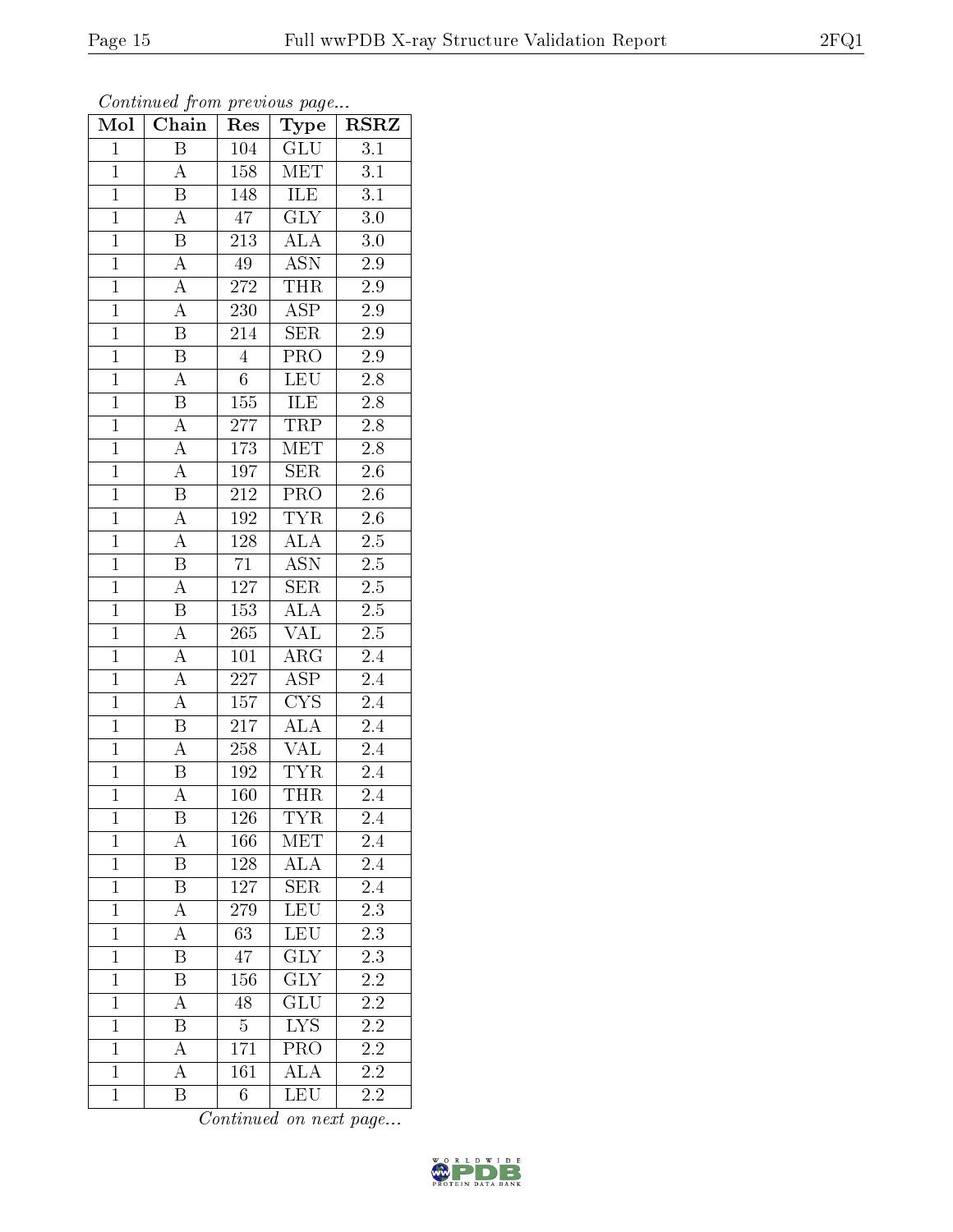| Mol          | Chain    | Res | Type       | <b>RSRZ</b> |
|--------------|----------|-----|------------|-------------|
| $\mathbf{1}$ | Β        | 173 | <b>MET</b> | 2.2         |
| $\mathbf 1$  | А        | 149 | THR        | 2.2         |
| $\mathbf{1}$ | B        | 34  | <b>LEU</b> | 2.2         |
| $\mathbf{1}$ | B        | 49  | ASN        | 2.1         |
| $\mathbf 1$  | А        | 215 | <b>LYS</b> | 2.1         |
| $\mathbf{1}$ | A        | 174 | VAL        | 2.1         |
| $\mathbf{1}$ | A        | 147 | ILE        | 2.1         |
| $\mathbf{1}$ | А        | 155 | ILE        | 2.1         |
| $\mathbf{1}$ | $\bf{A}$ | 156 | $\rm GLY$  | 2.1         |
| $\mathbf{1}$ | B        | 228 | GLU        | 2.1         |
| $\mathbf{1}$ | А        | 268 | ALA        | 2.1         |
| $\mathbf{1}$ | A        | 239 | ILE        | 2.0         |
| $\mathbf 1$  | B        | 147 | ILE        | 2.0         |
| $\mathbf{1}$ | Β        | 166 | MET        | 2.0         |
| 1            | А        | 102 | SER        | 2.0         |

Continued from previous page...

### 6.2 Non-standard residues in protein, DNA, RNA chains (i)

There are no non-standard protein/DNA/RNA residues in this entry.

### 6.3 Carbohydrates  $(i)$

There are no carbohydrates in this entry.

### 6.4 Ligands  $(i)$

In the following table, the Atoms column lists the number of modelled atoms in the group and the number defined in the chemical component dictionary. The B-factors column lists the minimum, median,  $95<sup>th</sup>$  percentile and maximum values of B factors of atoms in the group. The column labelled 'Q< 0.9' lists the number of atoms with occupancy less than 0.9.

| Mol            | Type       | Chain | Res | Atoms   | <b>RSCC</b> | <b>RSR</b> | B-factors $\overline{(\mathbf{A}^2)}$ | Q <sub>0.9</sub> |
|----------------|------------|-------|-----|---------|-------------|------------|---------------------------------------|------------------|
| $\overline{2}$ | MG         | В     | 995 | $1/1\,$ | 0.60        | 0.09       | 59, 59, 59, 59                        | $\overline{0}$   |
| $\overline{2}$ | MG         | А     | 993 | 1/1     | 0.68        | 0.14       | 57, 57, 57, 57                        | $\overline{0}$   |
| $\overline{2}$ | MG         | B     | 991 | 1/1     | 0.70        | 0.10       | 65,65,65,65                           | $\overline{0}$   |
| 4              | <b>EDO</b> | А     | 800 | 4/4     | 0.73        | 0.69       | 51,59,62,66                           | $\overline{0}$   |
| $\overline{2}$ | MG         | А     | 998 | 1/1     | 0.83        | 0.12       | 60,60,60,60                           | $\theta$         |
| $\overline{2}$ | MG         | В     | 994 | $1/1\,$ | 0.88        | 0.05       | 46, 46, 46, 46                        | $\overline{0}$   |
| $\overline{2}$ | MG         | А     | 997 | $1/1\,$ | 0.94        | 0.07       | 51, 51, 51, 51                        | $\theta$         |
| $\overline{2}$ | MG         | А     | 992 | 1/1     | 0.95        | 0.15       | 39, 39, 39, 39                        | $\overline{0}$   |